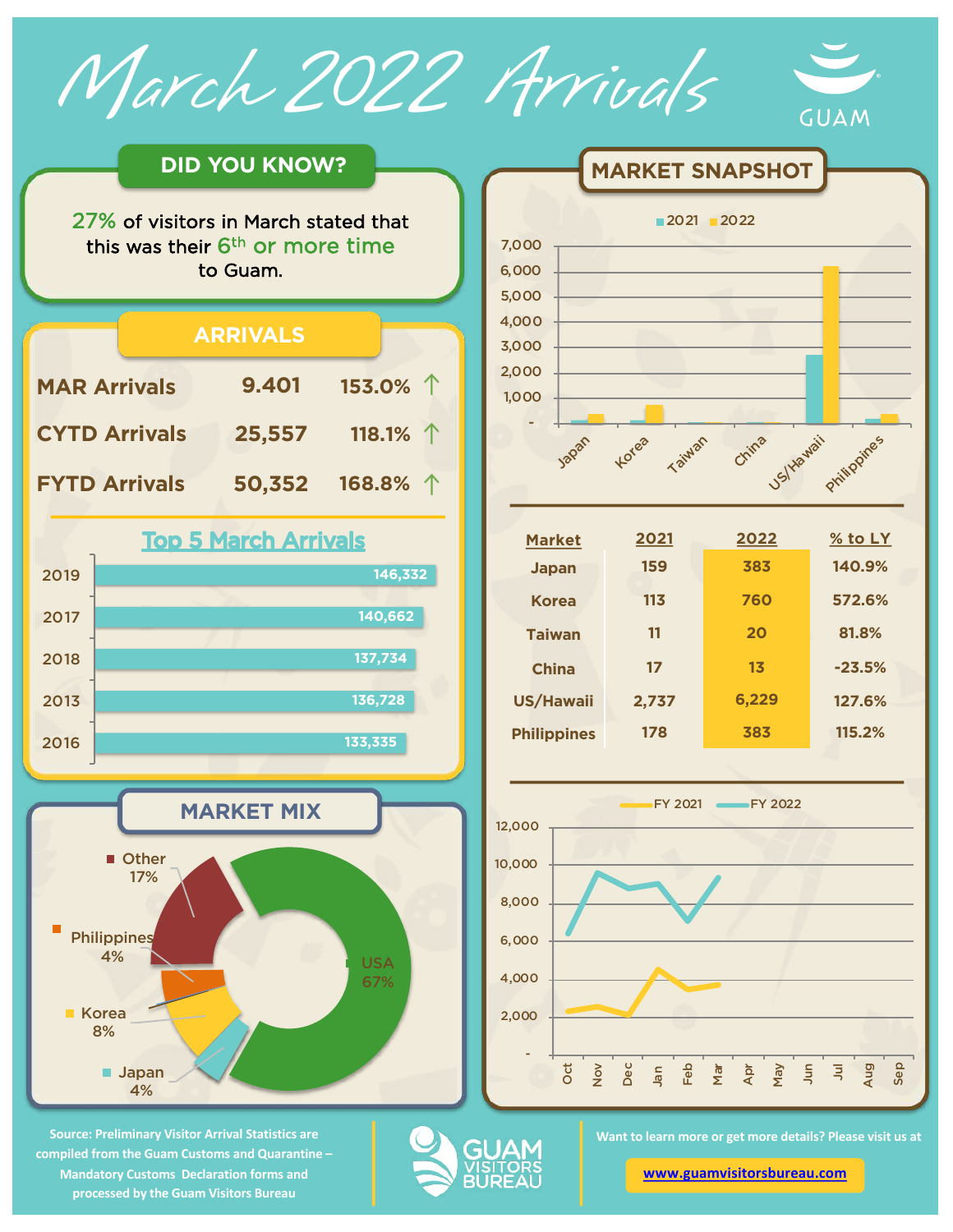## **Preliminary Visitor Arrival Summary March 2022**



|                                        | <b>Mar-21</b> | <b>Mar-22</b> | % from LY |
|----------------------------------------|---------------|---------------|-----------|
| Civilian Air Arrivals <sup>a</sup>     | 2,696         | 7,710         | 186.0%    |
| Civilian Sea Arrivals <sup>a</sup>     | 12            | 51            | 325.0%    |
| Armed Forces Air Arrivals <sup>a</sup> | 1,005         | 1.639         | 63.1%     |
| Armed Forces Sea Arrivals <sup>a</sup> |               |               | $-66.7%$  |
| <b>TOTAL VISITOR ARRIVALS</b>          | 3.716         | 9.401         | 153.0%    |

| Civilian Air Arrivals <sup>a</sup><br>Civilian Sea Arrivals <sup>a</sup><br>Armed Forces Air Arrivals <sup>a</sup> | 2,696                    |                         |                     |
|--------------------------------------------------------------------------------------------------------------------|--------------------------|-------------------------|---------------------|
|                                                                                                                    |                          | 7,710                   | 186.0%              |
|                                                                                                                    | 12                       | 51                      | 325.0%              |
|                                                                                                                    | 1,005                    | 1,639                   | 63.1%               |
| Armed Forces Sea Arrivals <sup>a</sup>                                                                             | 3                        | -1                      | $-66.7%$            |
| <b>TOTAL VISITOR ARRIVALS</b>                                                                                      | 3,716                    | 9,401                   | 153.0%              |
|                                                                                                                    |                          |                         |                     |
| <b>ORIGIN OF AIR ARRIVALS (Civilian &amp; Armed Forces)</b><br><b>JAPAN</b>                                        | <b>Mar-21</b><br>159     | <b>Mar-22</b><br>383    | % from LY<br>140.9% |
|                                                                                                                    |                          |                         |                     |
| Kanto (Tokyo)                                                                                                      | 36                       | 201                     | 458.3%              |
| Chubu (Nagoya)                                                                                                     | 5                        | $\overline{2}$          | $-60.0%$            |
| Kinki (Osaka)                                                                                                      | $\overline{\mathcal{A}}$ | 19                      | 375.0%              |
| Koshinetsu                                                                                                         | $\overline{c}$           | $\overline{4}$          | 100.0%              |
| Hokuriku                                                                                                           |                          |                         |                     |
| Tohoku                                                                                                             | 8                        | 8                       | 0.0%<br>1000.0%     |
| Kyushu                                                                                                             |                          | 11                      |                     |
| Chugoku                                                                                                            |                          | $\sqrt{5}$              | 400.0%              |
| Hokkaido<br>Shikoku                                                                                                | $\overline{7}$           | 10 <sup>°</sup>         | 42.9%               |
|                                                                                                                    | $\overline{1}$           | $\mathcal I$<br>40      | 0.0%<br>100.0%      |
| Okinawa/Miya                                                                                                       | 20<br>74                 |                         |                     |
| Other<br><b>KOREA</b>                                                                                              | 113                      | 82<br>760               | 10.8%               |
|                                                                                                                    |                          |                         | 572.6%              |
| Seoul                                                                                                              | 44                       | 399                     | 806.8%              |
| Incheon/Gyeonggi                                                                                                   | 25                       | 217                     | 768.0%              |
| Chungnam/Daejeon                                                                                                   | $\mathcal{I}$            | 9                       | 800.0%              |
| Jeonbuk/Gwanju                                                                                                     |                          | 13                      |                     |
| Gyeonbuk/Daegu                                                                                                     | 3                        | 21                      | 600.0%              |
| Busan                                                                                                              | 3                        | 33                      | 1000.0%             |
| Ulsan                                                                                                              | $\overline{\mathcal{A}}$ | 8                       | 100.0%              |
| Other                                                                                                              | 33                       | 60<br>20                | 81.8%               |
| <b>TAIWAN</b>                                                                                                      | 11                       |                         | 81.8%               |
| Taipei                                                                                                             | $\overline{3}$           | 10 <sup>°</sup>         | 233.3%              |
| Kaohsiung                                                                                                          |                          | 5                       |                     |
| Taichung                                                                                                           | $\overline{c}$           | 4                       | 100.0%              |
| Taoyuan, Miaoli, Hsinehu                                                                                           | $\mathcal{I}$            | 1                       | 0.0%                |
| Hsinchu                                                                                                            |                          |                         |                     |
| Other                                                                                                              | 5                        |                         |                     |
| <b>CHINA</b>                                                                                                       | $\overline{17}$          | 13                      | $-23.5%$            |
| Beijing                                                                                                            | $\blacksquare$           |                         |                     |
| Shanghai                                                                                                           | 14                       | 8                       | $-42.9%$            |
| Guangzhou                                                                                                          |                          | 2                       |                     |
| Other                                                                                                              | 3                        | 3                       | 0.0%                |
| US/HAWAII                                                                                                          | 2,737                    | 6,229                   | 127.6%              |
| <b>CNMI</b>                                                                                                        | 186                      | 972                     | 422.6%              |
| <b>PALAU</b>                                                                                                       | 11                       | 70                      | 536.4%              |
| <b>FSM</b>                                                                                                         | 184                      | 253                     | 37.5%               |
| RMI                                                                                                                | $\overline{\mathbf{3}}$  | 8                       | 166.7%              |
| <b>PHILIPPINES</b>                                                                                                 | 178                      | 383                     | 115.2%              |
| <b>AUSTRALIA</b>                                                                                                   |                          | 18                      |                     |
| <b>EUROPE</b>                                                                                                      | $\mathbf{n}$             | 37                      | 236.4%              |
| <b>HONG KONG</b>                                                                                                   | $\mathbf{1}$             | 3                       | 200.0%              |
| <b>RUSSIA</b>                                                                                                      | 5                        | $\overline{\mathbf{2}}$ | $-60.0%$            |
| <b>SINGAPORE</b>                                                                                                   | 8                        | 25                      | 212.5%              |
| <b>INDIA</b>                                                                                                       | 3                        | $\overline{\mathbf{3}}$ | 0.0%                |
| <b>MALAYSIA</b>                                                                                                    | $\mathbf{1}$             | $\mathbf{1}$            | 0.0%                |
| OTHER/UNKNOWN<br>QUARTERLY VISITOR INDUSTRY STATISTICS (October - December 2020 vs October - December 2021)        | 73                       | 169                     | 131.5%              |

 $\frac{1}{2}$ Weighted Hotel Room Rate<sup>d</sup> 2.8%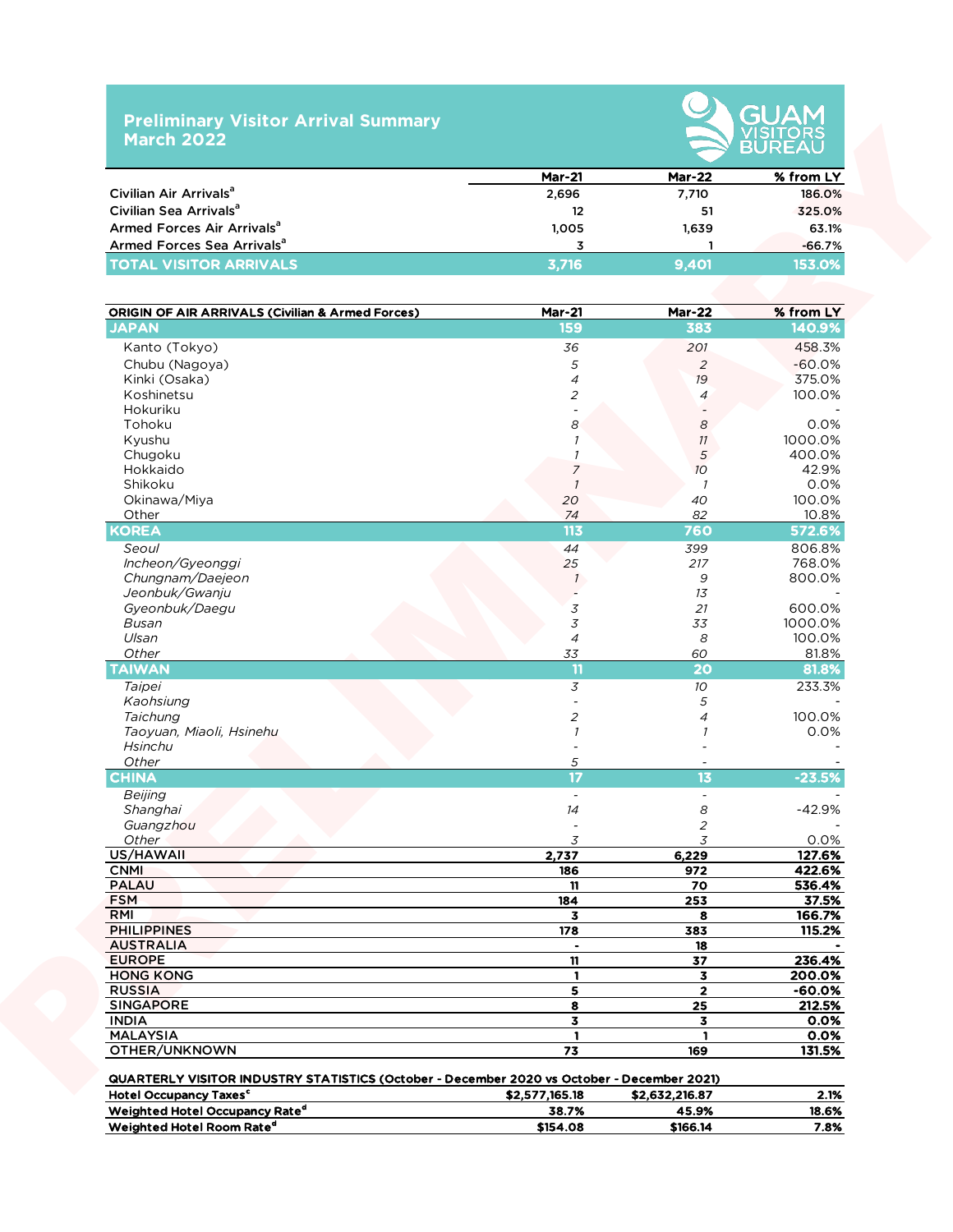## **Guam Visitors Bureau Preliminary March 2022 Visitor Arrival Summary Calendar Year-to-Date 2021/22 • Fiscal Year-to-Date 2021/22**



|                               | <b>CYTD 2021</b><br>(Jan - Mar '21) | <b>CYTD 2022</b><br>(Jan - Mar '22) | $%$ from LY | <b>FYTD 2021</b><br>(Oct '21 - Mar '22) | <b>FYTD 2022</b><br>(Oct '21 - Mar '22) | $%$ from LY |
|-------------------------------|-------------------------------------|-------------------------------------|-------------|-----------------------------------------|-----------------------------------------|-------------|
| Air Arrivals <sup>a</sup>     | 11.662                              | 25.457                              | 118.3%      | 18.396                                  | 49.977                                  | 171.7%      |
| Sea Arrivals <sup>a</sup>     | 58                                  | 100                                 | 72.4%       | 337                                     | 375                                     | 11.3%       |
| <b>TOTAL VISITOR ARRIVALS</b> | <b>1.720</b>                        | 25.557                              | 118.1%      | 18.733                                  | 50,352                                  | 168.8% \    |

|                                                                                     | <b>CYTD 2021</b>                   | <b>CYTD 2022</b>          |                     | <b>FYTD 2021</b>                   | <b>FYTD 2022</b>              |                     |
|-------------------------------------------------------------------------------------|------------------------------------|---------------------------|---------------------|------------------------------------|-------------------------------|---------------------|
| Air Arrivals <sup>a</sup>                                                           | (Jan - Mar '21)<br>11,662          | (Jan - Mar '22)<br>25,457 | % from LY<br>118.3% | (Oct '21 - Mar '22)<br>18,396      | (Oct '21 - Mar '22)<br>49,977 | % from LY<br>171.7% |
| Sea Arrivals <sup>a</sup>                                                           |                                    |                           |                     |                                    |                               |                     |
|                                                                                     | 58                                 | 100                       | 72.4%               | 337                                | 375                           | 11.3%               |
| <b>TOTAL VISITOR ARRIVALS</b>                                                       | 11,720                             | 25,557                    | 118.1%              | 18,733                             | 50,352                        | 168.8%              |
|                                                                                     |                                    |                           |                     |                                    |                               |                     |
|                                                                                     | <b>CYTD 2021</b>                   | <b>CYTD 2022</b>          |                     | <b>FYTD 2021</b>                   | <b>FYTD 2022</b>              |                     |
| <b>ORIGIN OF AIR ARRIVALS (Civilian &amp; Armed Forces)</b>                         | (Jan - Mar '21)                    | (Jan - Mar '22)           | % from $LY$         | (Oct '21 - Mar '22)                | (Oct '21 - Mar '22)           | % from LY           |
| JAPAN                                                                               | 1,116                              | .747                      | 56.5%               | ,583                               | 2,928                         | 85.0%               |
| Kanto (Tokyo)<br>Chubu (Nagoya)                                                     | 239<br>22                          | 528<br>108                | 120.9%<br>390.9%    | 470<br>50                          | 1,164<br>157                  | 147.7%<br>214.0%    |
| Kinki (Osaka)                                                                       | 11                                 | 36                        | 227.3%              | 24                                 | 81                            | 237.5%              |
| Koshinetsu                                                                          | $\overline{4}$                     | 20                        | 400.0%              | 6                                  | 31                            | 416.7%              |
| Hokuriku                                                                            | 6                                  | 6                         | 0.0%                | 6                                  | 10                            | 66.7%               |
| Tohoku                                                                              | 88                                 | 96                        | 9.1%                | 92                                 | 119                           | 29.3%               |
| Kyushu                                                                              | 96                                 | 32                        | $-66.7%$            | 101                                | 61                            | $-39.6%$            |
| Chugoku                                                                             | 51                                 | 39                        | $-23.5%$            | 61                                 | 47                            | $-23.0%$            |
| Hokkaido                                                                            | 94                                 | 86                        | $-8.5%$             | 94                                 | 97                            | 3.2%                |
| Shikoku                                                                             | $\overline{4}$                     | 2                         | $-50.0%$            | 5                                  | 8                             | 60.0%               |
| Okinawa/Miya                                                                        | 225                                | 513                       | 128.0%              | 336                                | 692                           | 106.0%              |
| Other                                                                               | 276                                | 281                       | 1.8%                | 338                                | 461                           | 36.4%               |
| <b>KOREA</b>                                                                        | 294                                | 1,995                     | 578.6%              | 451                                | 8,091                         | 1694.0%             |
| Seoul                                                                               | 113                                | 1,023                     | 805.3%              | 189                                | 4,168                         | 2105.3%             |
| Incheon/Gyeonggi                                                                    | 89                                 | 524                       | 488.8%              | 121                                | 2,101                         | 1636.4%             |
| Chungnam/Daejeon                                                                    | 5                                  | 40                        | 700.0%              | 11                                 | 154                           | 1300.0%             |
| Jeonbuk/Gwanju                                                                      | $\overline{c}$                     | 26                        | 1200.0%             | 3                                  | 102                           | 3300.0%             |
| Gyeonbuk/Daegu                                                                      | 5                                  | 49                        | 880.0%<br>1000.0%   | 10 <sup>°</sup><br>19              | 226<br>449                    | 2160.0%<br>2263.2%  |
| Busan<br>Ulsan                                                                      | 10<br>6                            | 110<br>20                 | 233.3%              | 12                                 | 69                            | 475.0%              |
| Other                                                                               | 64                                 | 203                       | 217.2%              | 86                                 | 822                           | 855.8%              |
| <b>TAIWAN</b>                                                                       | 29                                 | 49                        | 69.0%               | 97                                 | 131                           | 35.1%               |
|                                                                                     | 19                                 | 28                        | 47.4%               | 57                                 | 74                            | 29.8%               |
| Taipei<br>Kaohsiung                                                                 | $\overline{1}$                     | 8                         | 700.0%              | 13                                 | 10                            | $-23.1%$            |
| Taichung                                                                            | $\sqrt{2}$                         | 6                         | 200.0%              | 8                                  | 11                            | 37.5%               |
| Taoyuan, Miaoli, Hsinehu                                                            | $\overline{1}$                     | $\overline{3}$            | 200.0%              | 7                                  | 29                            | 314.3%              |
| Hsinchu                                                                             | $\overline{\phantom{a}}$           | $\mathbf{1}$              | 0.0%                | $\overline{2}$                     | $\mathfrak Z$                 | 50.0%               |
| Other                                                                               | 5                                  | 3                         | $-40.0%$            | 10                                 | $\overline{4}$                | $-60.0%$            |
| <b>CHINA</b>                                                                        | 32                                 | 45                        | 40.6%               | 45                                 | 106                           | 135.6%              |
| Beijing                                                                             |                                    | $\overline{4}$            |                     | $\overline{\phantom{a}}$           | 5                             |                     |
| Shanghai                                                                            | 28                                 | 22                        | $-21.4%$            | 31                                 | 68                            | 119.4%              |
| Guangzhou                                                                           | $\overline{1}$                     | 5                         | 400.0%              | 3                                  | 5                             | 66.7%               |
| Other                                                                               | 3                                  | 14                        | 366.7%              | 11                                 | 28                            | 154.5%              |
| US/HAWAII                                                                           | 8,254                              | 16,501                    | 99.9%               | 13,108                             | 29,782                        | 127.2%              |
| <b>CNMI</b>                                                                         | 520                                | 1,962                     | 277.3%              | 847                                | 3,067                         | 262.1%              |
| PALAU                                                                               | 21                                 | 147                       | 600.0%              | 31                                 | 304                           | 880.6%              |
| <b>FSM</b>                                                                          | 450                                | 676                       | 50.2%               | 736                                | 1,369                         | 86.0%               |
| RMI                                                                                 |                                    | 11                        | 57.1%               | 15                                 | 28                            | 86.7%               |
| <b>PHILIPPINES</b><br><b>AUSTRALIA</b>                                              | 492<br>156                         | 958<br>507                | 94.7%<br>225.0%     | 869<br>170                         | 1,960<br>554                  | 125.5%<br>225.9%    |
| <b>EUROPE</b>                                                                       | 38                                 | 232                       | 510.5%              | 60                                 | 384                           | 540.0%              |
| <b>HONG KONG</b>                                                                    | 3                                  | 12                        | 300.0%              | 13                                 | 20                            | 53.8%               |
| <b>RUSSIA</b>                                                                       | 9                                  | 23                        | 155.6%              | 20                                 | 37                            | 85.0%               |
| <b>SINGAPORE</b>                                                                    | 10                                 | 68                        | 580.0%              | 14                                 | 214                           | 1428.6%             |
| <b>INDIA</b>                                                                        | 39                                 | 23                        | -41.0%              | 59                                 | 39                            | -33.9%              |
| MALAYSIA                                                                            | 3                                  | 7                         | 133.3%              | 4                                  | 20                            | 400.0%              |
| OTHER/UNKNOWN                                                                       | 189                                | 494                       | 161.4%              | 274                                | 943                           | 244.2%              |
|                                                                                     |                                    |                           |                     |                                    |                               |                     |
| <b>VISITOR INDUSTRY STATISTICS</b>                                                  | (Jan - Dec 2020 vs Jan - Dec 2021) |                           |                     | (Oct - Dec 2020 vs Oct - Dec 2021) |                               |                     |
| Hotel Occupancy Taxes <sup>c</sup>                                                  | \$21,181,433.96                    | \$13,057,400.21           | $-38.4%$            | \$2,577,165.18                     | \$2,632,216.87                | 2.1%                |
| Weighted Hotel Occupancy Rate <sup>d</sup><br>Weighted Hotel Room Rate <sup>d</sup> | 43.6%                              | 45.1%                     | 3.4%                | 38.7%                              | 45.9%                         | 18.6%               |
|                                                                                     | \$175.08                           | \$160.50                  | -8.3%               | \$154.08                           | \$166.14                      | 7.8%                |

| <b>VISITOR INDUSTRY STATISTICS</b>         | (Jan - Dec 2020 vs Jan - Dec 2021) |                 |         | (Oct - Dec 2020 vs Oct - Dec 2021) |                |       |
|--------------------------------------------|------------------------------------|-----------------|---------|------------------------------------|----------------|-------|
| <b>Hotel Occupancy Taxes<sup>c</sup></b>   | \$21.181.433.96                    | \$13.057.400.21 | -38.4%  | \$2.577.165.18                     | \$2.632.216.87 | 2.1%  |
| Weighted Hotel Occupancy Rate <sup>d</sup> | 43.6%                              | 45.1%           | 3.4%    | 38.7%                              | 45.9%          | 18.6% |
| Weighted Hotel Room Rate <sup>e</sup>      | \$175.08                           | \$160.50        | $-8.3%$ | \$154.08                           | \$166.14       | 7.8%  |